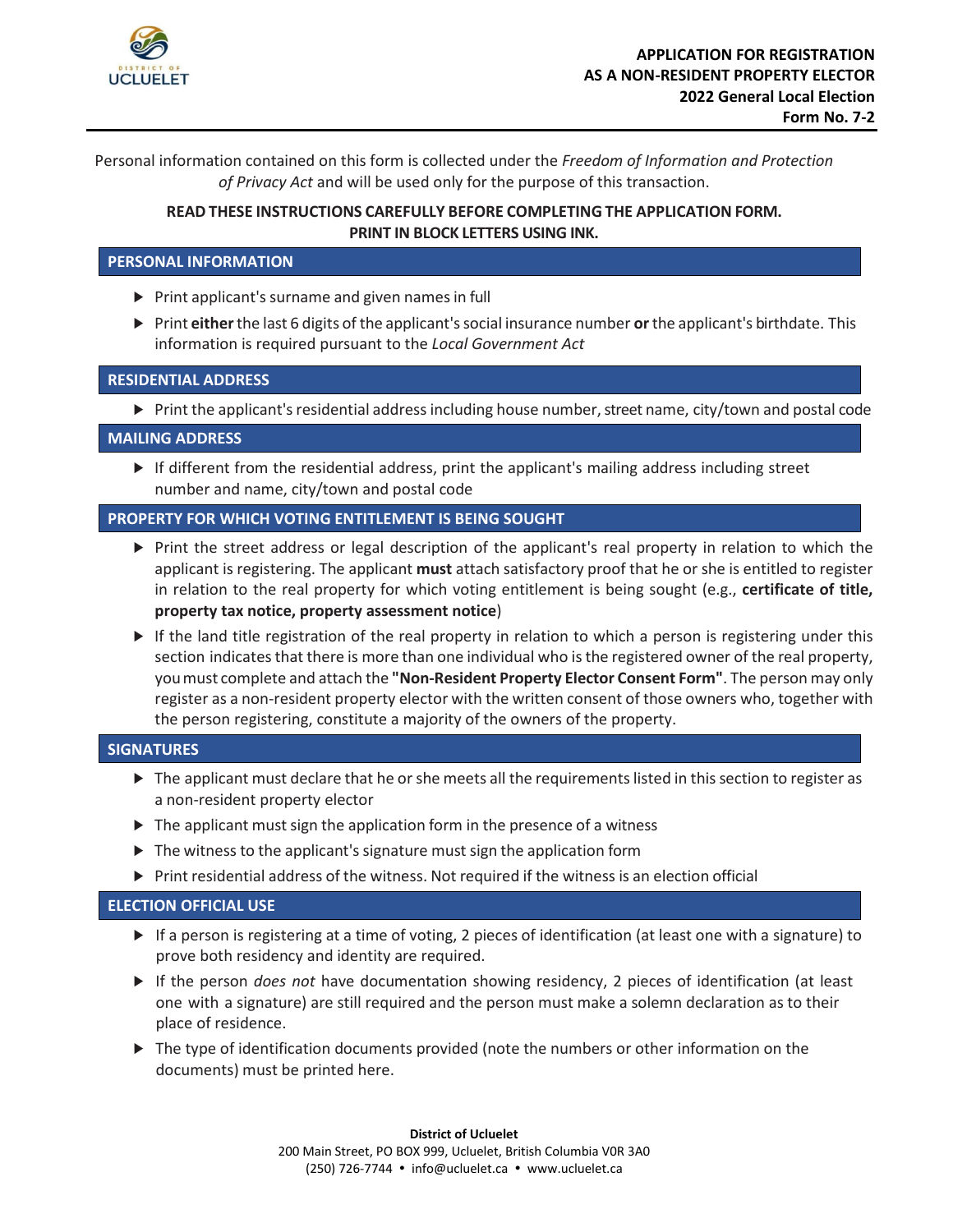

# **APPLICATION FOR REGISTRATION AS A NON-RESIDENT PROPERTY ELECTOR 2022 General Local Election**

**Form No. 7-2** 

| <b>PERSONAL INFORMATION*</b>                                                                                                                                                                                                                                                                                                                                                                                                                                                                                                                                                         |             |                         |                      |                                                                   |                                                         |                                                                                                                                                                                                                                                                                                                                                                                                                      |  |                                               |       |             |             |  |
|--------------------------------------------------------------------------------------------------------------------------------------------------------------------------------------------------------------------------------------------------------------------------------------------------------------------------------------------------------------------------------------------------------------------------------------------------------------------------------------------------------------------------------------------------------------------------------------|-------------|-------------------------|----------------------|-------------------------------------------------------------------|---------------------------------------------------------|----------------------------------------------------------------------------------------------------------------------------------------------------------------------------------------------------------------------------------------------------------------------------------------------------------------------------------------------------------------------------------------------------------------------|--|-----------------------------------------------|-------|-------------|-------------|--|
| <b>LAST NAME</b>                                                                                                                                                                                                                                                                                                                                                                                                                                                                                                                                                                     |             |                         |                      |                                                                   | FIRST NAME(S)                                           |                                                                                                                                                                                                                                                                                                                                                                                                                      |  |                                               |       |             |             |  |
|                                                                                                                                                                                                                                                                                                                                                                                                                                                                                                                                                                                      |             |                         |                      |                                                                   |                                                         |                                                                                                                                                                                                                                                                                                                                                                                                                      |  |                                               |       |             |             |  |
| <b>BIRTH DATE</b>                                                                                                                                                                                                                                                                                                                                                                                                                                                                                                                                                                    | <b>YEAR</b> | <b>MONTH</b>            | DAY                  |                                                                   |                                                         |                                                                                                                                                                                                                                                                                                                                                                                                                      |  | SOCIAL INSURANCE NUMBER (LAST 6 NUMBERS ONLY) |       |             |             |  |
|                                                                                                                                                                                                                                                                                                                                                                                                                                                                                                                                                                                      |             |                         |                      |                                                                   | <b>OR</b>                                               |                                                                                                                                                                                                                                                                                                                                                                                                                      |  |                                               |       |             |             |  |
|                                                                                                                                                                                                                                                                                                                                                                                                                                                                                                                                                                                      |             |                         |                      |                                                                   |                                                         |                                                                                                                                                                                                                                                                                                                                                                                                                      |  |                                               | X X X |             |             |  |
| <b>RESIDENTIAL ADDRESS*</b>                                                                                                                                                                                                                                                                                                                                                                                                                                                                                                                                                          |             |                         |                      |                                                                   |                                                         |                                                                                                                                                                                                                                                                                                                                                                                                                      |  |                                               |       |             |             |  |
| APT/UNIT/PAD#                                                                                                                                                                                                                                                                                                                                                                                                                                                                                                                                                                        |             | <b>HOUSE/BUILDING #</b> |                      |                                                                   | <b>STREET NAME</b>                                      |                                                                                                                                                                                                                                                                                                                                                                                                                      |  |                                               |       |             |             |  |
|                                                                                                                                                                                                                                                                                                                                                                                                                                                                                                                                                                                      |             |                         |                      |                                                                   |                                                         |                                                                                                                                                                                                                                                                                                                                                                                                                      |  |                                               |       |             |             |  |
| CITY/TOWN                                                                                                                                                                                                                                                                                                                                                                                                                                                                                                                                                                            |             |                         |                      |                                                                   |                                                         |                                                                                                                                                                                                                                                                                                                                                                                                                      |  |                                               |       |             | POSTAL CODE |  |
|                                                                                                                                                                                                                                                                                                                                                                                                                                                                                                                                                                                      |             |                         |                      |                                                                   |                                                         |                                                                                                                                                                                                                                                                                                                                                                                                                      |  |                                               |       |             |             |  |
| MAILING ADDRESS* (if different from your residential address)                                                                                                                                                                                                                                                                                                                                                                                                                                                                                                                        |             |                         |                      |                                                                   |                                                         |                                                                                                                                                                                                                                                                                                                                                                                                                      |  |                                               |       | <b>B.C.</b> |             |  |
| <b>POSTAL ADDRESS</b>                                                                                                                                                                                                                                                                                                                                                                                                                                                                                                                                                                |             |                         |                      |                                                                   |                                                         |                                                                                                                                                                                                                                                                                                                                                                                                                      |  |                                               |       |             |             |  |
|                                                                                                                                                                                                                                                                                                                                                                                                                                                                                                                                                                                      |             |                         |                      |                                                                   |                                                         |                                                                                                                                                                                                                                                                                                                                                                                                                      |  |                                               |       |             |             |  |
|                                                                                                                                                                                                                                                                                                                                                                                                                                                                                                                                                                                      |             |                         |                      |                                                                   |                                                         |                                                                                                                                                                                                                                                                                                                                                                                                                      |  |                                               |       |             |             |  |
| CITY/TOWN                                                                                                                                                                                                                                                                                                                                                                                                                                                                                                                                                                            |             |                         |                      |                                                                   |                                                         |                                                                                                                                                                                                                                                                                                                                                                                                                      |  |                                               |       | <b>B.C.</b> | POSTAL CODE |  |
|                                                                                                                                                                                                                                                                                                                                                                                                                                                                                                                                                                                      |             |                         |                      |                                                                   |                                                         |                                                                                                                                                                                                                                                                                                                                                                                                                      |  |                                               |       |             |             |  |
| PROPERTY FOR WHICH VOTING ENTITLEMENT IS BEING SOUGHT*                                                                                                                                                                                                                                                                                                                                                                                                                                                                                                                               |             |                         |                      |                                                                   |                                                         |                                                                                                                                                                                                                                                                                                                                                                                                                      |  |                                               |       |             |             |  |
| <b>CIVIC ADDRESS</b>                                                                                                                                                                                                                                                                                                                                                                                                                                                                                                                                                                 |             |                         | OR LEGAL DESCRIPTION |                                                                   |                                                         |                                                                                                                                                                                                                                                                                                                                                                                                                      |  |                                               |       |             |             |  |
|                                                                                                                                                                                                                                                                                                                                                                                                                                                                                                                                                                                      |             |                         |                      |                                                                   |                                                         |                                                                                                                                                                                                                                                                                                                                                                                                                      |  |                                               |       |             |             |  |
| CITY/TOWN                                                                                                                                                                                                                                                                                                                                                                                                                                                                                                                                                                            |             |                         |                      |                                                                   | POSTAL CODE                                             |                                                                                                                                                                                                                                                                                                                                                                                                                      |  |                                               |       |             |             |  |
|                                                                                                                                                                                                                                                                                                                                                                                                                                                                                                                                                                                      |             |                         |                      | <b>B.C.</b>                                                       |                                                         |                                                                                                                                                                                                                                                                                                                                                                                                                      |  |                                               |       |             |             |  |
| BY SIGNING AND SUBMITTING THIS FORM, YOU ARE DECLARING THAT YOU MEET THE FOLLOWING REQUIREMENTS TO<br>BE REGISTERED AS A NON-RESIDENT PROPERTY ELECTOR:<br>you are a Canadian citizen;<br>$\circ$<br>$\circ$<br>you are age 18 or older or, you will be turning 18 on or before<br>$\circ$<br>general voting day;<br>you have been a resident in B.C. for the past 6 months;<br>you do not qualify as a resident elector within the voting<br>jurisdiction;<br>jurisdiction; and<br>you have been an owner of the real property identified above<br>$\circ$<br>for the past 30 days; |             |                         |                      |                                                                   |                                                         | you have obtained the consent of a majority of the owners of the<br>above described property to be registered as the non- resident<br>property elector for the property;<br>you are not currently registered as a non-resident property<br>elector with respect to any other property within the voting<br>you are not disqualified by any enactment from voting in an<br>election or otherwise disqualified by law. |  |                                               |       |             |             |  |
| <b>SIGNATURES</b>                                                                                                                                                                                                                                                                                                                                                                                                                                                                                                                                                                    |             |                         |                      |                                                                   |                                                         |                                                                                                                                                                                                                                                                                                                                                                                                                      |  |                                               |       |             |             |  |
| SIGNATURE OF APPLICANT                                                                                                                                                                                                                                                                                                                                                                                                                                                                                                                                                               |             |                         |                      |                                                                   | <b>SIGNATURE OF WITNESS</b>                             |                                                                                                                                                                                                                                                                                                                                                                                                                      |  |                                               | DATE  |             |             |  |
|                                                                                                                                                                                                                                                                                                                                                                                                                                                                                                                                                                                      |             |                         |                      |                                                                   |                                                         |                                                                                                                                                                                                                                                                                                                                                                                                                      |  |                                               |       |             |             |  |
|                                                                                                                                                                                                                                                                                                                                                                                                                                                                                                                                                                                      |             |                         |                      | RESIDENTIAL ADDRESS OR √ [ ] IF WITNESSED BY AN ELECTION OFFICIAL |                                                         |                                                                                                                                                                                                                                                                                                                                                                                                                      |  |                                               |       |             |             |  |
|                                                                                                                                                                                                                                                                                                                                                                                                                                                                                                                                                                                      |             |                         |                      |                                                                   |                                                         |                                                                                                                                                                                                                                                                                                                                                                                                                      |  |                                               |       |             |             |  |
| <b>WARNING:</b> Making a false statement under the                                                                                                                                                                                                                                                                                                                                                                                                                                                                                                                                   |             |                         |                      |                                                                   |                                                         |                                                                                                                                                                                                                                                                                                                                                                                                                      |  |                                               |       |             |             |  |
| Election Act and the Local Government Act is a serious<br>offence.                                                                                                                                                                                                                                                                                                                                                                                                                                                                                                                   |             |                         |                      |                                                                   |                                                         |                                                                                                                                                                                                                                                                                                                                                                                                                      |  |                                               |       |             |             |  |
|                                                                                                                                                                                                                                                                                                                                                                                                                                                                                                                                                                                      |             |                         |                      |                                                                   |                                                         |                                                                                                                                                                                                                                                                                                                                                                                                                      |  |                                               |       |             |             |  |
| <b>ELECTION OFFICIAL USE ONLY</b><br><b>IDENTIFICATION 1</b>                                                                                                                                                                                                                                                                                                                                                                                                                                                                                                                         |             |                         |                      |                                                                   |                                                         |                                                                                                                                                                                                                                                                                                                                                                                                                      |  |                                               |       |             |             |  |
| The Local Government Act requires applicants registering at the time of voting<br>to produce two documents as evidence of their identity and place of residence,                                                                                                                                                                                                                                                                                                                                                                                                                     |             |                         |                      |                                                                   |                                                         |                                                                                                                                                                                                                                                                                                                                                                                                                      |  |                                               |       |             |             |  |
| at least one of which must include the applicant's signature. The applicant may                                                                                                                                                                                                                                                                                                                                                                                                                                                                                                      |             |                         |                      |                                                                   |                                                         |                                                                                                                                                                                                                                                                                                                                                                                                                      |  |                                               |       |             |             |  |
| make a solemn declaration as to the applicant's place of residence if                                                                                                                                                                                                                                                                                                                                                                                                                                                                                                                |             |                         |                      |                                                                   | IDENTIFICATION 2 / AND √ [ ] IF SOLEMN DECLARATION MADE |                                                                                                                                                                                                                                                                                                                                                                                                                      |  |                                               |       |             |             |  |
| documentary evidence is not available.                                                                                                                                                                                                                                                                                                                                                                                                                                                                                                                                               |             |                         |                      |                                                                   |                                                         |                                                                                                                                                                                                                                                                                                                                                                                                                      |  |                                               |       |             |             |  |
| <b>District of Ucluelet</b>                                                                                                                                                                                                                                                                                                                                                                                                                                                                                                                                                          |             |                         |                      |                                                                   |                                                         |                                                                                                                                                                                                                                                                                                                                                                                                                      |  |                                               |       |             |             |  |